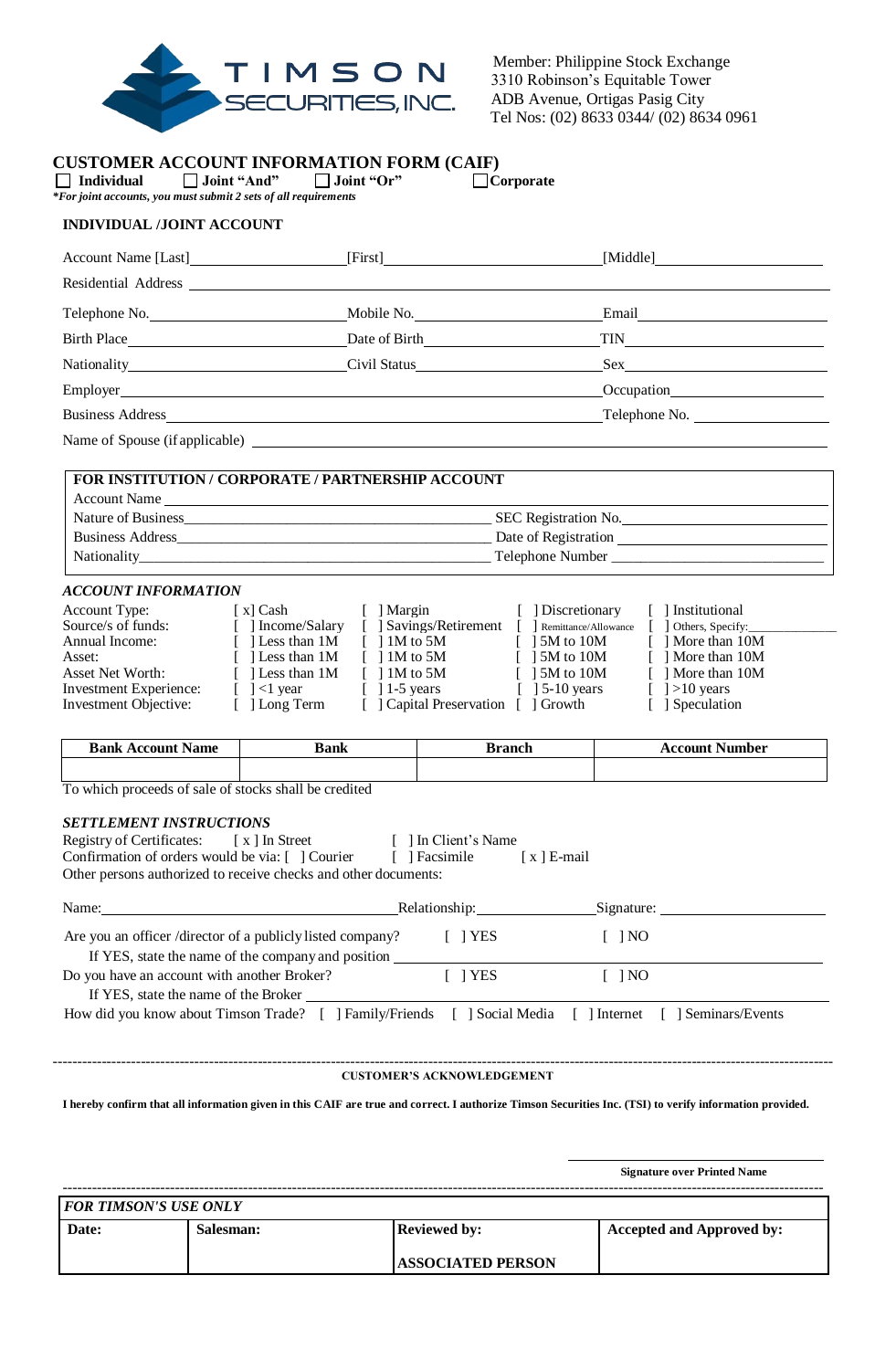#### **ONLINE TRADING AGREEMENT**

This agreement contains important information regarding the terms and conditions which apply to TIMSON Securities, Inc. This Online Trading Service Agreement (the "Agreement") will cover the Online Trading Facility which allows access through the Internet of your (the "Customer") Online Trading Account with TIMSON Securities, Inc. (the "Broker"). In consideration of the Broker accepting and maintaining an account for you, you hereby agree that you have read, understand, consent and agree to all the terms and conditions contained in the following Agreement:

All the information you provided in your Account Application is accurate and truthful. If more than one person signs the TIMSON Securities, Inc. new account application or is indicated as the account owner on this account form, their obligation under this Agreement shall be joint and several. Unless otherwise indicated, a joint account shall be deemed to be an "and/or" account. For an "and/or" account, the consent of any one of the signatories shall constitute sufficient authority for the execution of any instructions, orders, consent, and communications which TSI may believe to have originated from any one of the signatories, and all of them shall be bound thereby. With respect to any action taken or not taken by TSI in reliance upon instructions, orders, consent, or communications believed by TSI to be those of one of the signatories, TSI shall be held free and harmless against any and all losses, damages, costs, penalties, fines, and taxes which may be incurred as result thereof.

TSI may charge commissions and other fees for execution or any other services furnished to you and you agree to pay the fees and charges as they apply to your account transactions and other services you receive. TSI requires you to make an initial minimum deposit of **P100,000.00** to open your account and may require you to maintain a minimum balance in the account thereafter, in order to avoid any maintenance fees.

| <b>Fees and Charges</b>  | <b>Buving</b>                    | <b>Selling</b>                   |
|--------------------------|----------------------------------|----------------------------------|
| Commission               | 0.25% or P20 whichever is higher | 0.25% or P20 whichever is higher |
| Vat                      | 12% of Commission Value          | 12% of Commission Value          |
| <b>SCCP Charges</b>      | 0.01% of Gross Value Traded      | 0.01% of Gross Value Traded      |
| <b>PSE Fees</b>          | 0.005% of Gross Value Traded     | 0.005% of Gross Value Traded     |
| SEC Fee                  | 0.005% of Gross Value Traded     | 0.005% of Gross Value            |
| <b>SIPF Contribution</b> | 0.001% of Gross Value Traded     | 0.001% of Gross Value            |
| Sales Tax                |                                  | 0.6% of Gross Value Traded       |

**Others:**

A. Upliftment (Certificate Request) Fee: PHP170.00

B. Lodgment Fee (Depositing a Stock Certificate): [PHP100.00 per issue + PHP20.00 per certificate] + 12% VAT

and PHP50.00 broker's fee

C. EQ Trade/Stock Transfer Fee (Broker to broker): PHP 75.00 per stock

D. Dormancy Fee: PHP70.00 per month for account inactivity (no buy/sell transactions) for five (5) consecutive years

\*NOTE**:** If your Timson Trade account is inactive for **six (6) consecutive months** or if the total balance of your account (cash and stocks combined) falls below our minimum maintaining balance of **P100,000.00**, TSI reserves the right to transfer your account to a traditional account (broker-assisted trading) with a commission charge of 0.25% of Gross Value Traded or 150.00, whichever is higher.

TSI has no responsibility whatsoever for any such determination while access to investment recommendation, advice, option, judgment is available through this site and none are developed or recommended by TSI. You assume full responsibility for any transactions placed in your account, electronically or otherwise, and any investment decision or strategy that you make or utilize is done at your sole discretion and at your own risk.

To process orders to purchase securities, TSI generally requires that your account contain sufficient funds equal to or greater than the purchase price of the securities prior to the trade date. If any order in your account is inadvertently accepted and executed without sufficient funds, you understand that your account will be subject to cancellation or liquidation at TSI discretion. You are responsible for your orders, including any orders that exceed available funds in your account and you must monitor the status of your account including any orders at all times.

TSI generally requires that prior to the acceptance of a sell order, the stock certificate be deposited/PCD for lodgment into your account. You agree that any order in your account that is inadvertently accepted without negotiable certificates in your account will be subject to cancellation. You are responsible for any losses or expenses incurred by TSI because of your failure to make such delivery. SHORT SALE OF SECURITIES IS NOT ALLOWED.

TSI will not be responsible for the accessibility, transmission quality outages to, or malfunction of any telephone circuits, computer hardware, software, or related/incidental problems. You understand that it is your responsibility to review upon first receipts, all confirmations of the execution of orders, transactions, all account statements, and any notices and other communications (TSI email/Fax/Delivery). In case of a change in address, you are responsible to give TSI notice through writing or electronic mail.

TSI may restrict or prohibit trading of securities and /or other property in your account and may terminate your account at any time, at their sole discretion and without prior notice to you, and you shall nevertheless remain liable for all your obligations to TSI under this Agreement.

TSI has no obligation to review you orders and be responsible for determining the suitability of your orders and your investment decisions. You must monitor your account to determine whether any order you place was executed or rejected by us. You acknowledge that you are the sole and exclusive owner and the only authorized user of your Account number, User name and Password, which provides access to your account at TSI. You understand that you shall accept full responsibility for the use, protection and confidentiality of the password as well as for all transactions and information changes entered into your account using the password. TSI, its affiliates, their respective officers, directors, agents, and employees are not responsible and liable for losses caused directly or indirectly by conditions beyond their control, including but not limited to flood, extraordinary weather conditions, earthquake, other acts of God, fire, war, insurrection, riot, terrorist act, labor dispute, accident, action of government, communications, power failure, equipment or software malfunction.

This agreement shall be governed by the laws and applicable regulations of the Republic of the Philippines. All your orders for sales or purchases of securities shall be subject to the prevailing rules and regulations of the PSE, or any exchange of which TSI is a member, the SEC, the PCD, or such other Clearing House of the PSE, and other relevant government or private entities.

In the absence of any written instructions to the contrary, all securities shall be registered in TSI's name as street certificates.

TSI is not responsible for any delay or error in any information or services you use on TSI's website/online trading platform or for systems failure or damages to my computer or software as a result of using TSI's website/online trading platform. You are responsible for the equipment required to use our online services, and for all fees and charges incurred by you in accessing them. You are responsible for ensuring an appropriate level of security by encryption or any other appropriate means in all communications with us. You will provide us with your email-address (other than through website) and will promptly update us of any changes so that we can communicate with you electronically.

TSI may, without prior notice, update the terms and conditions of this agreement including the minimum initial deposit, minimum maintaining balance, account inactivity period, trading fees and charges. Any updates or changes in the agreement will not affect the other clauses stated in this agreement.

This agreement shall continue until we receive a signed notice of revocation, and in the case of such revocation, it shall continue to be effective as to transactions entered into prior thereto. I understand that you may at any time, at your sole discretion and without prior notice, prohibit, or restrict your access to the use of the website, online trading platform, or related services and your ability to trade. The closing of an account will not affect the rights and /or obligations of either party incurred prior to the date that the account is closed.

I agree to be bound by the Terms and Conditions relative to this Account as stated in this form, as well as by the Philippine Securities laws, rules of the PSE, specifically the rules on Direct Market Access, CMIC, clearing agency, and other pertinent laws, rules and regulations. I shall be held liable for any breach of such laws, rules and regulations. I shall be deemed to have read, understood and agreed to be bound by these Terms and Conditions. I hereby certify that the information given in the Customer Account Information Form (CAIF) is true and correct to the best of my knowledge.

**Client Signature over Printed Name Date**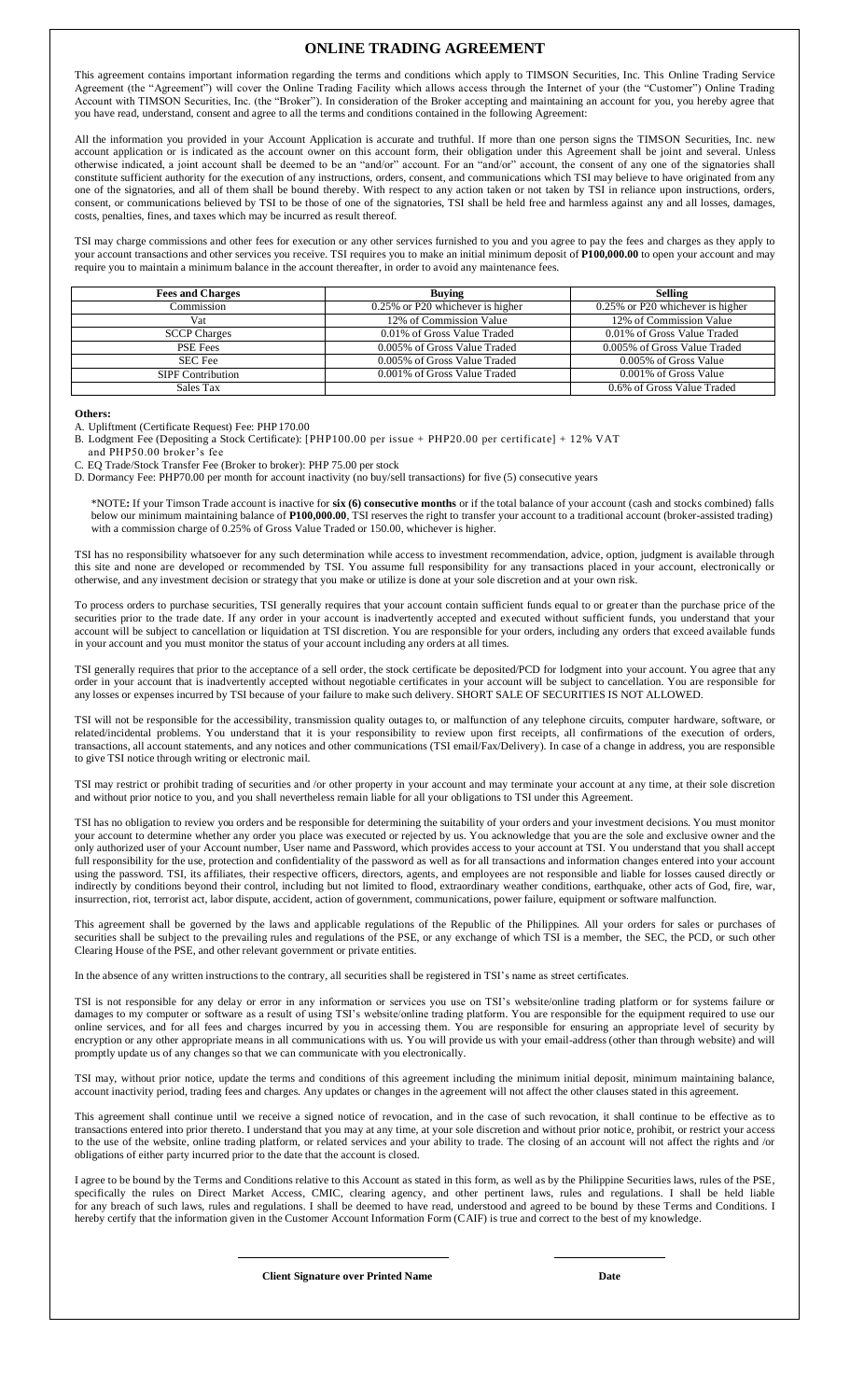### **DATA PROTECTION NOTICE**

This Data Protection Notice sets out the basis which TIMSON SECURITIES, INC. may collect, use, disclose or otherwise process personal data of our customers in accordance with the Data Privacy Act of 2012 (DPA).

# **AUTHORIZATION AND CONSENT**

- 1. "Customer" means an individual who has entered into a contract with us to engage in the purchase or sale of securities through the facilities of the Philippine Stock Exchange Inc.
- 2. Some examples of personal data which we may collect from you include your name and identification information such as your address, contact number, email address, nationality, gender, date and place of birth, status, occupation, employment and business information. Social security and other government identification numbers and financial information such as bank account information.
- 3. We generally do not collect your personal data unless it is provided to us voluntarily by you directly or via third party who has been duly authorized by you to disclose your personal data to us after you or your authorized representative have been notified of the purposes for which the data is collected. We shall seek your consent before collecting any additional personal data and before using your personal data for a purpose which has not been notified to you, except where permitted or authorized by law.
- 4. We may collect and use your personal data for any or all of the following purposes:
	- a. Obligations in the course of or in connection with the provision of the services requested by you. b. Verifying your identity.
	- c. Responding to, handling, and processing queries, requests, applications, complaints, and feedback from you.
	- d. Managing your relationship with us.
	- e. Processing payment or credit transactions.
	- f. Complying with any applicable laws, regulations, code of practice, guidelines or rules or to assist in enforcement and investigations conducted by any governmental and/or regulatory authority.
	- g. Any other incidental business purposes related to or in connection with the above.

5. We may disclose your personal data:

- a. Where such is requires for performing obligations in the course of or in connection with our provision of services requested by you; or
- b. To third party service providers, agents, and other organizations we have engaged to perform any of the functions listed in clause 4 above for us.
- 6. You warrant that all personal data given to TIMSON SECURITIES, INC. are true and correct to the best of your knowledge, freely and voluntarily given for the purposes which are relevant and necessary in providing our services to you.

 7. You explicitly authorize **TIMSON SECURITIES, INC.,** its directors, officers, consultants, employees and duly authorized representatives to keep, store, update, use, access, process, and enter in the processing system the data given to it, and to share transfer or disclose the data to third parties such as but not limited to outsourced service providers, banks, external auditors, local and foreign authorities for purposes of tax monitoring, review, and reporting, compliance with court and other lawful order and requirements, with the Securities Regulation Code, with Anti-Money Laundering Act, and all other regulatory laws and all other activities consistent with the provisions of the Data Privacy Act subject to appropriate security safeguard.

 8. The consent that you provide for the collection, use and disclosure of your personal data will remain valid until such time it is withdrawn by you in writing.

 9. You have the right to access your given information and you undertake to correct, rectify or supplement information should any data be found to be inaccurate or incomplete

 10. You agree to release and hold free and harmless TIMSON SECURITIES, INC. its directors, officers, and employee from any liability that may arise as a result of the authorization given.

 I acknowledge that I have read and understood the above Data Protection Notice, and consent to the collection, use and disclosure of my personal data by **TIMSON SECURITIES, INC**. for the purposes set out in this agreement.

\_\_\_\_\_\_\_\_\_\_\_\_\_\_\_\_\_\_\_\_\_\_\_\_\_\_\_\_\_\_\_\_\_\_\_ \_\_\_\_\_\_\_\_\_\_\_\_\_\_\_\_\_\_\_\_\_\_\_\_\_\_

*Client Signature over Printed Name* **Date**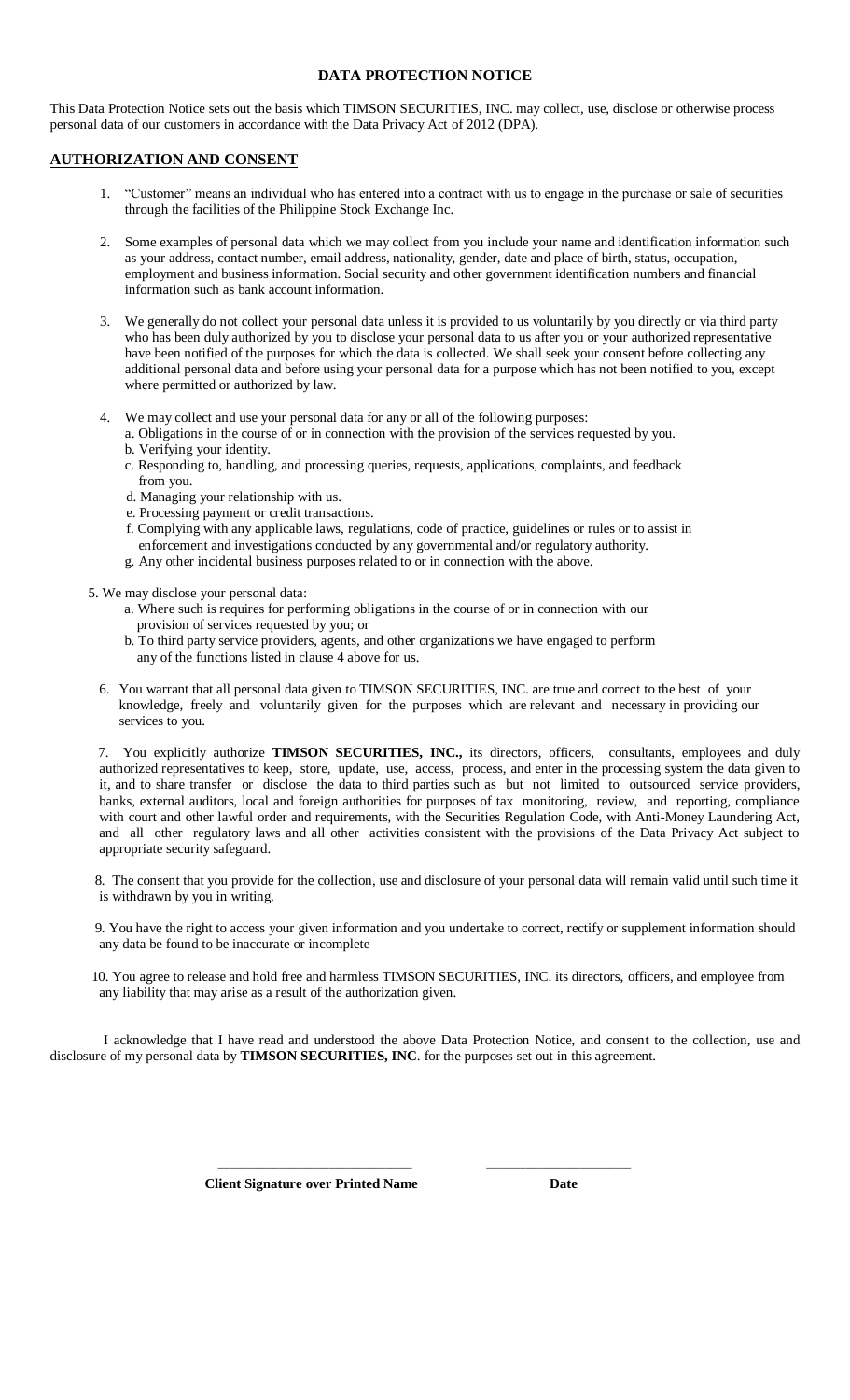# **FATCA QUESTIONNAIRE**

| <b>Question</b>                                                                   | Yes | No |
|-----------------------------------------------------------------------------------|-----|----|
| 1. Are you an American?                                                           |     |    |
| 2. Are you a dual citizen? If so, indicate country/ies of citizenship             |     |    |
| 3. Are you a permanent resident of the United States?                             |     |    |
| 4. Are you a Green Card holder?                                                   |     |    |
| 5. Were you born in the United States?                                            |     |    |
| 6. Do you have a residence in the United States?                                  |     |    |
| 7. Do you have a phone number in the United States?                               |     |    |
| 8. Do you have instructions to transfer funds to an account in the United States? |     |    |
| 9. Have you been to the United States in the last 3 years?                        |     |    |

If any of the answers to the questions stated above is YES, kindly specify the required applicable information below:

A. Name:

B. U.S. Address: \_\_\_\_\_\_\_\_\_\_\_\_\_\_\_\_\_\_\_\_\_\_\_\_\_\_\_\_\_\_\_\_\_\_\_\_\_\_\_\_\_\_\_\_\_\_\_\_\_\_\_\_\_\_

C. U.S. Telephone Number \_\_\_\_\_\_\_\_\_\_\_\_\_\_\_\_\_\_\_\_\_\_\_\_\_\_\_\_\_\_\_\_\_\_\_\_\_\_\_\_\_\_\_\_\_

D. U.S. TIN \_

E. U.S. P.O. Box \_\_\_\_\_\_\_\_\_\_\_\_\_\_\_\_\_\_\_\_\_\_\_\_\_\_\_\_\_\_\_

F. Standing instructions to pay amount/transfer funds to an account maintained in the United States

G. Current power of attorney or signatory authority granted to a person with an United States address:

\_\_\_\_\_\_\_\_\_\_\_\_\_\_\_\_\_\_\_\_\_\_\_\_\_\_\_\_\_\_\_\_\_\_\_\_\_\_\_\_\_\_\_\_\_\_\_\_\_\_\_\_\_\_\_\_\_\_\_\_\_\_\_\_\_\_\_\_\_\_\_\_\_\_\_\_\_\_\_\_\_\_\_\_\_\_

 $\_$  ,  $\_$  ,  $\_$  ,  $\_$  ,  $\_$  ,  $\_$  ,  $\_$  ,  $\_$  ,  $\_$  ,  $\_$  ,  $\_$  ,  $\_$  ,  $\_$  ,  $\_$  ,  $\_$  ,  $\_$  ,  $\_$  ,  $\_$  ,  $\_$  ,  $\_$  ,  $\_$  ,  $\_$  ,  $\_$  ,  $\_$  ,  $\_$  ,  $\_$  ,  $\_$  ,  $\_$  ,  $\_$  ,  $\_$  ,  $\_$  ,  $\_$  ,  $\_$  ,  $\_$  ,  $\_$  ,  $\_$  ,  $\_$  ,

H. An "in-care-of" address or "hold mail" address : \_\_\_\_\_\_\_\_\_\_\_\_\_\_\_\_\_\_\_\_\_\_\_\_\_\_\_\_

I. Length of stay in U.S.

*Please see guidelines on how to compute for the length of stay in U.S. by following the computation of substantial presence test below:*

\_\_\_\_\_\_\_\_\_\_\_\_\_\_\_\_\_\_\_\_\_\_\_\_\_\_\_\_\_\_\_\_\_\_\_ \_\_\_\_\_\_\_\_\_\_\_\_\_\_\_\_\_\_\_\_\_\_\_\_\_\_

Qualification/Eligibility for substantial presence test must involve being physically present in the United States on at least: a. 31 days during the current year and;

b. 183 days during the 3-year period that includes the current year and the 2 years immediately before that, counting:

i. All the days you were present in the current year and;

ii. 1/3 of the days you were present in the first year before the current year, and;

iii. 1/6 of the days you were present in the second year before the current year

 **Client Signature over Printed Name Date**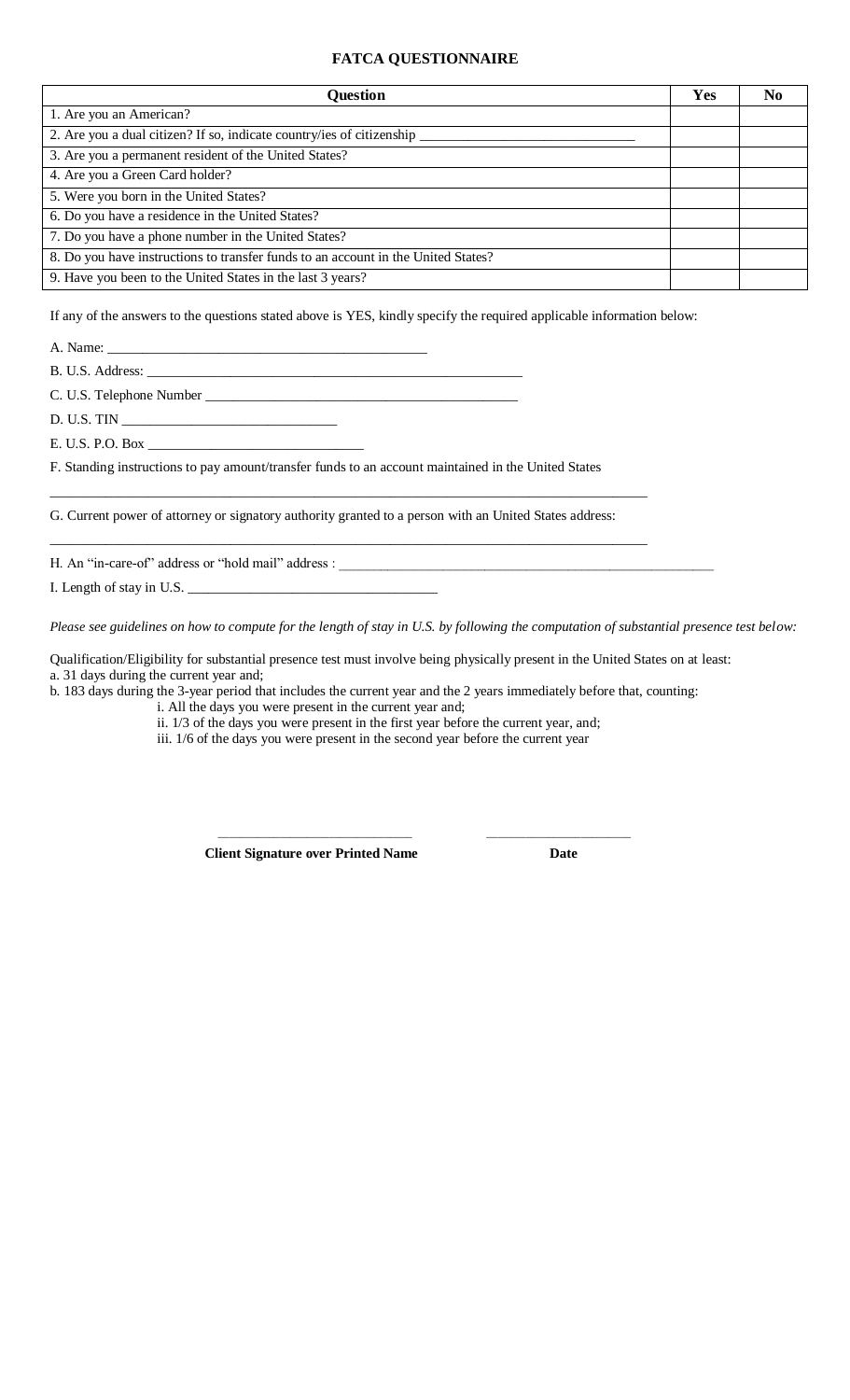|                                                                          |                                                                                                                                                                                                                                                                     | <b>SPECIMEN SIGNATURE CARD</b>                                                    |
|--------------------------------------------------------------------------|---------------------------------------------------------------------------------------------------------------------------------------------------------------------------------------------------------------------------------------------------------------------|-----------------------------------------------------------------------------------|
| Civil Status:<br>п<br>п                                                  | Single<br>Married                                                                                                                                                                                                                                                   | Account Type:<br>Individual $\Box$<br>Corporate $\Box$                            |
| <b>FULL NAME</b>                                                         |                                                                                                                                                                                                                                                                     |                                                                                   |
| <b>Address</b>                                                           |                                                                                                                                                                                                                                                                     |                                                                                   |
| TIN                                                                      | TEL. No.                                                                                                                                                                                                                                                            | Citizenship                                                                       |
| For Individual Applicants:<br>Specimen Signatures<br>(Please sign twice) | 1.)<br>2.)                                                                                                                                                                                                                                                          |                                                                                   |
| For corporate Applicants :                                               | Use Reverse side for specimen signature.<br>IMPORTANT : Certificates will not be transferred unless a specimen<br>signature of the stockholders is on file with the transfer agents of the<br>company. For your protection, please fill out this card and return to | Signature Verified :                                                              |
|                                                                          |                                                                                                                                                                                                                                                                     |                                                                                   |
|                                                                          | TIMSON SECURITIES, Inc 33rd Floor Robinson's Equitable Tower<br>ADB Avenue corner Poveda St. Ortigas Center Pasig City.                                                                                                                                             |                                                                                   |
| Tel: (02) 633 0344 / (02) 633 0053<br>Civil Status:                      | Single<br>Married                                                                                                                                                                                                                                                   | <b>SPECIMEN SIGNATURE CARD</b><br>Account Type:<br>Individual<br>Corporate $\Box$ |
| <b>FULL NAME</b>                                                         |                                                                                                                                                                                                                                                                     | TIMSON SECURITIES, INC                                                            |
| Address                                                                  |                                                                                                                                                                                                                                                                     |                                                                                   |
| TIN                                                                      | TEL. No.                                                                                                                                                                                                                                                            | Citizenship                                                                       |
| For Individual Applicants:<br>Specimen Signatures<br>(Please sign twice) | 1.<br>2.)                                                                                                                                                                                                                                                           |                                                                                   |
| For corporate Applicants :                                               | Use Reverse side for specimen signature.<br>IMPORTANT : Certificates will not be transferred unless a specimen<br>signature of the stockholders is on file with the transfer agents of the                                                                          | Signature Verified:                                                               |